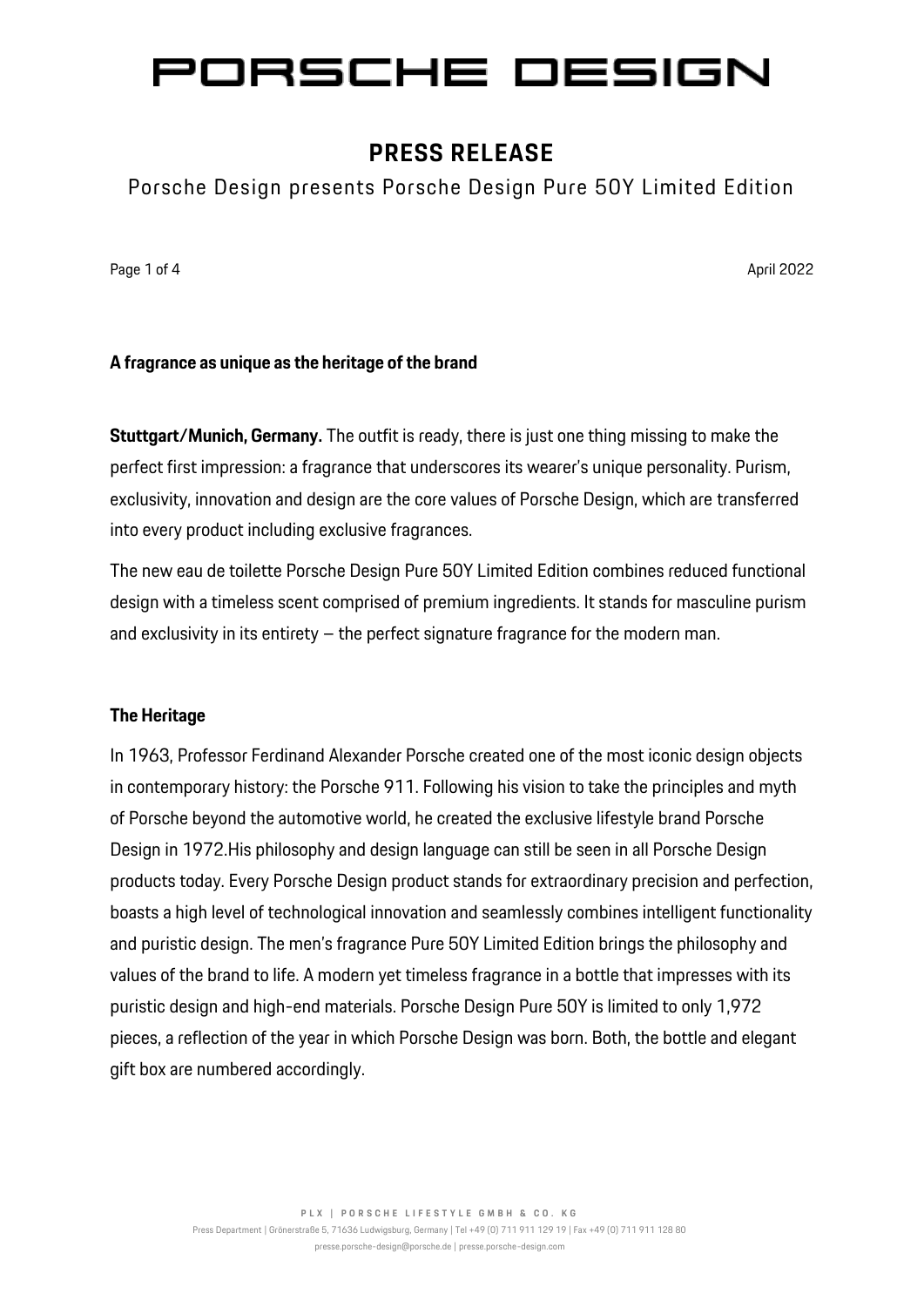# ORSCHE DESIGN

## **PRESS RELEASE**

Porsche Design presents Porsche Design Pure 50Y Limited Edition

Page 2 of 4 April 2022 April 2022 April 2022 April 2022 April 2022 April 2022 April 2022

### **The Flacon**

The flacon combines clear design, fine craftsmanship and underscores once more Porsche Design's philosophy that form follows function. The shape of the impressive flacon reflects Porsche Design's DNA at first glance – clear lines and precise curves are skilfully connected creating an elegant shape.

The vision for this fragrance is also reflected in the high-end materials that form a dynamic symbiosis: the square-shaped flacon is made of impressive, black glass, while the striking and specially designed Porsche Design 50<sup>th</sup> anniversary logo in silver underlines the exclusivity of this limited edition.

The innovative spray head creates a perfect contrast to the premium black flacon. It is made of metalized plastic and a vertical brushed aluminum plate with an eye-catching black Porsche Design logo and the fragrance's name, Pure, on it. When pushing the spray head, the aluminum plate slides down the flacon as if on rails. A clip holds the spray mechanism in place when on the go.

## **The Fragrance**

Porsche Design Pure is an elegant aromatic creation within the fragrance family 'Fougère' that radiates modernity and sophistication. The perfumer that created the fragrance, Nicolas Beaulieu, was inspired by masculine purism and the high quality of Porsche Design products.

The fragrance opens with a transparency built through innovative Ozone Accords in combination with Grapefruit and Pink Pepper. Cashmeran, Lavandin and Clary Sage develop in the mineral translucent heart. The base notes of Mineral Amber, Vetiver and Patchouli contrasts the fragrance in a fascinating way leaving a classic masculine aura.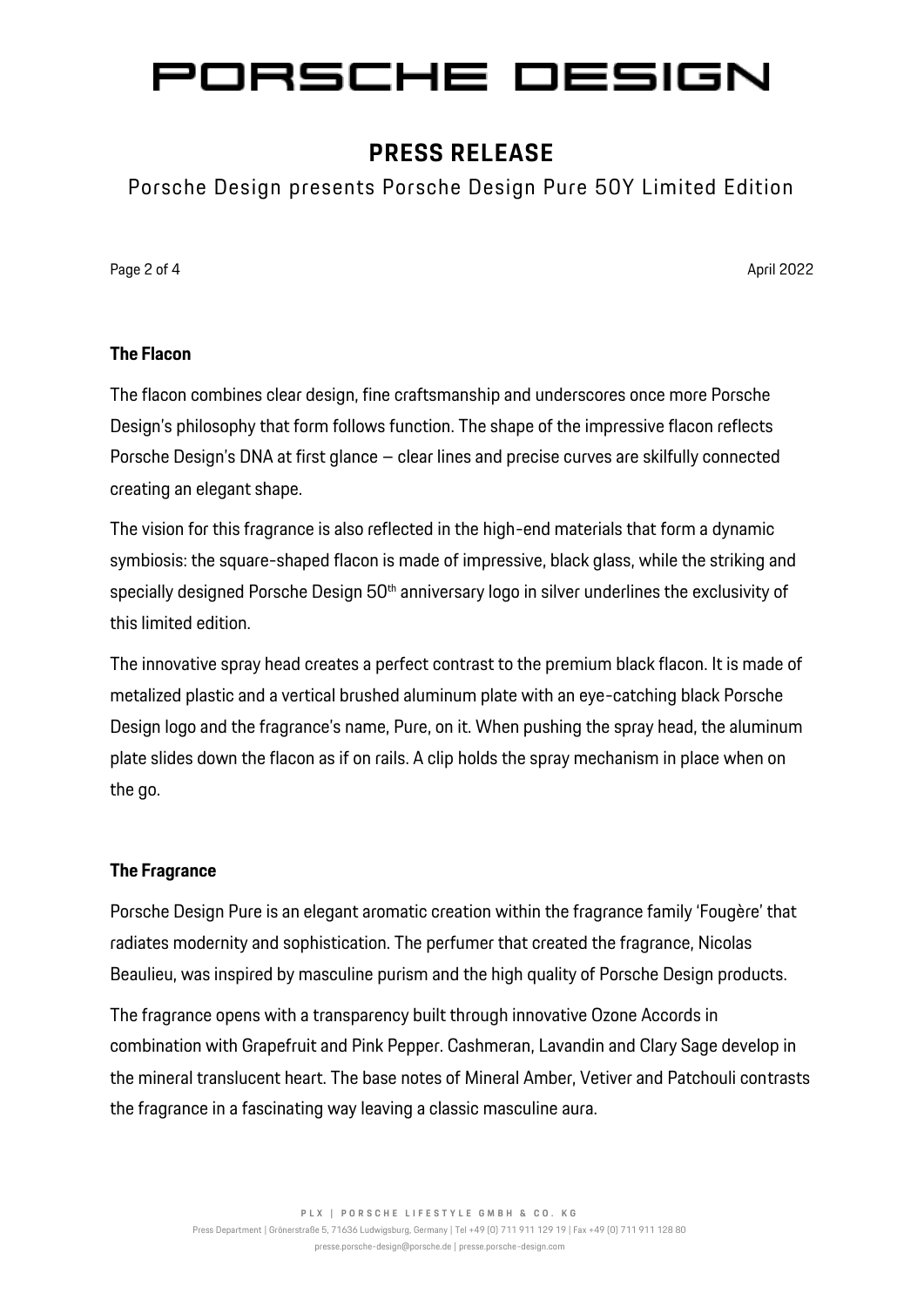## ORSCHE DESIGN P

## **PRESS RELEASE**

Porsche Design presents Porsche Design Pure 50Y Limited Edition

Page 3 of 4 April 2022 April 2022 April 2022 April 2022 April 2022 April 2022 April 2022

## **The Fragrance Profile**

Top note: Grapefruit, Pink Pepper, Ozone Accord

Heart note: Clary Sage, Cashmeran, Lavandin

Base note: Mineral Amber Accord, Vetiver, Patchouli

## **The Assortment**

Eau de Toilette 100 ml

Porsche Design Pure 50Y Limited Edition will be available as of June 2022 in selected Porsche Design Stores and online at [www.porsche-design.com](http://www.porsche-design.com/)